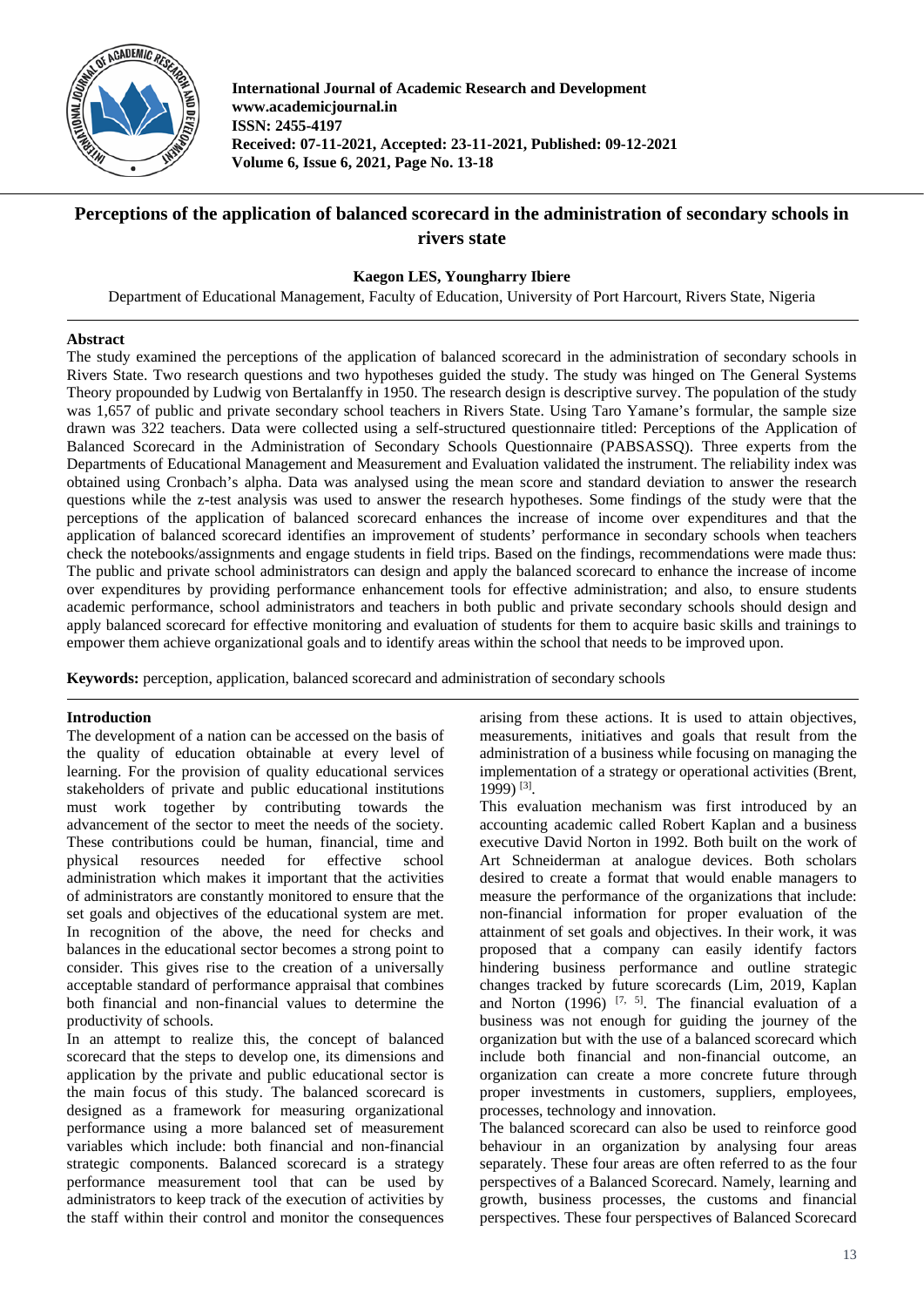encompass the vision and strategy of any organization and require active administration to analyse the data collected (Chang & Huang, 2011)  $[4]$ . The learning and growth perspective emphasizes on staff performance and demonstrated practices, the perspective of business processes are concerned with the improvement of productivity by the services rendered. The customer perspective is centred on increased quality service and promotion of the organizations' image and the financial perspective covers cost structure, resource allocation, asset utilization and revenue opportunities (Smith in Oluwuo & Asodike, 2016)<sup>[9]</sup>.

The Balanced scorecard also has more advantage over traditional measurement system in linking long term strategy with short term targets which allows a better budgeting process that result to a better resource allocation (Norrekit, 2000) [8] . The scorecard provides executives with a comprehensive framework that translates a company's strategic objectives into coherent set of performance measures. It represents a fundamental change in the underlying assumptions about performance measurements and helps focus on the strategic vision. The balanced scorecard is called one of the most important innovations in strategic management in the twenty century. It is a strategic management approach to performance measurement and evaluation which is primarily derived from an organizations vision and strategy (Steele, 2001)<sup>[10]</sup>.

By the application of a Balanced Scorecard in organizations, information can be provided as a whole while viewing its objectives. Thereby making the implementation of strategic mapping easy and identifying where value is to be added within an organization. A Balanced Scorecard can also be utilized to develop strategic initiatives and objectives of organizations. This is why the balanced scorecard is often referred to as a management tool rather than a measurement tool. Once a balanced scorecard has been developed successfully and implemented, performance information can be utilized because the right people and materials can be used at the right time. This would add structure and discipline to the organization (Steele, 2001 & Kohlar, (2005) & Norrekit, 2000)  $[10, 6, 8]$ . Application of the Balanced Scorecard through the development of information and communication technology within organizations help to transform disparate data into knowledge and aids effective communication among staff.

Simply put, about 64% of educational institutions in the world have implemented the Balanced Scorecard and it can be widely adopted and consistently found to be a framework used widely adopted and consistently found to be a framework used widely as an annual survey (Kurtzman in Wikipedia, 2018)<sup>[12]</sup>. Balanced Scorecard can be considered as a cybernetic control measure where actual performance value is compared to a reference value. The difference between the two values aid the corrective intervention to be made as required. Factors needed for effective application of a balanced scorecard in educational institutions is the choice of data, the reference value and the ability to make corrective intervention when necessary. These factors often reflect the ability of the observer to conduct frequent performance appraisals and subsequently make changes where necessary (Aguba (2009) & Amaewhule, Abraham & Asodike (2017)<sup>[1, 2]</sup>.

The ability of the administrator to effectively execute his/her duties leads to a relief on the head teachers which help them to concentrate on teaching the students for better intellectual outcome to create a balance in the school system (Oluwuo & Asodike, 2016)<sup>[9]</sup>. The main mission of educational institutions is to provide benefits and create values for the society by bringing a comprehensive system to performance measurement of students and tutors. In this regard, the application of Balanced Scorecard may become beneficial to the educational institutions to motivate and evaluate the organizational performance directly. Before the invention of the Balanced Scorecard, educational institutions used quality assurance operations and information technology programmes to measure how well they performed. These measures are on course and needs continuous reviews if these are to contribute to educational goals and objectives.

However with the understanding of the basic principles of a Balanced Scorecard, educational institutions will be better governed because the resources provided can be easily measured as it is common knowledge that measurements bring about motivation in people. In our opinions, the educational sector in Nigeria will benefit immensely by understanding the appropriate application of the Balanced Scorecard just as the American association for school administrators were able to the American association for school administrators noted that the balanced scorecard dramatically improved Atlanta's public schools when it came to students academic performance and it also led to a decrease in the students absences (Wikipedia, 2017) [11] . The key for appropriate application of balanced scorecard by educational administrators is not only to create a strategy but to also put this strategy as a core factor in leading and managing the educational sector in Nigeria.

Educational institutions can meticulously apply the basic perspectives of the Balanced Scorecard in creating a strategy focused administration. This can be achieved by pushing changes with strong leadership, turning strategies into practice and making it a continuous process. By the application of Balanced Scorecard, administrators in schools will be able to analyze the cause – effect relationship behind a strategy and improve it from the top to the bottom. Also by prioritizing certain goals and motivating every member of staff to understand what and how they can fulfil the overall plan to attain educational goals and objectives. A noteworthy example is the Atlanta public school system which proves that the Balanced Scorecard can help with the attainment of laid down educational goals and objectives anywhere in the world (Wikipedia, 2017)<sup>[11]</sup>.

#### **Statement of the Problem**

The lack of tangible improvement in the level of service delivery and the consistent academic degradation recorded in the educational system of Nigeria over the years has given rise to the desire to measure the performance level and efficiency at various facets of educational institutions by stakeholders in education and administrators in both private and public secondary schools across the nation. Although the Ministry of Education has set up several agencies and executive boards to look into ways of providing and designing the appropriate performance measurement tools but none has proven to have much efficacy. This has led to negligence of certain areas such as curriculum development, teacher's appraisal, academic performance of students and resource utilization of schools which require prompt attention by administrators.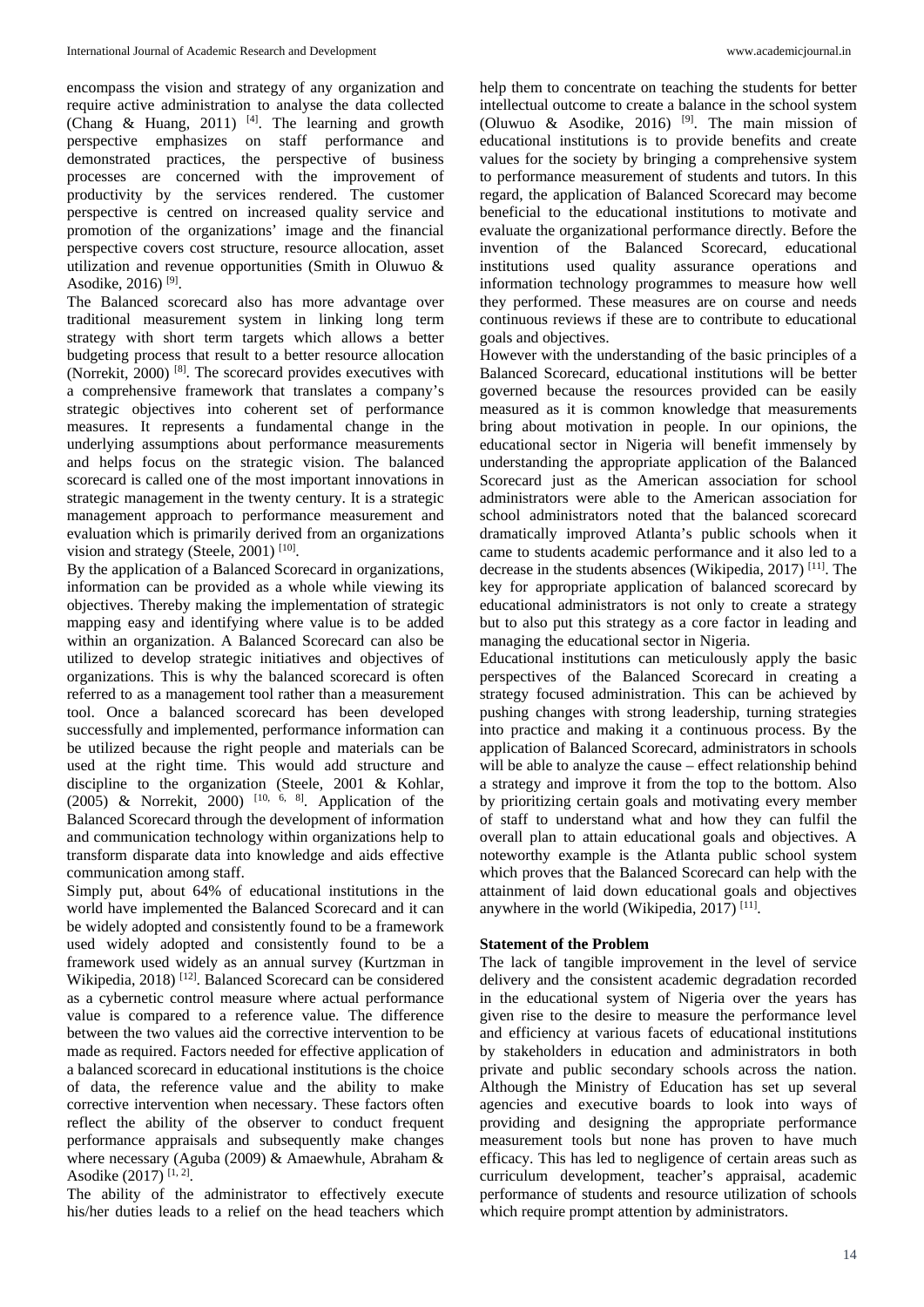This brings to mind the following questions, "Is there any known suitable application or measurement tool that can be best suited for the educational sector to achieve its set goals and objectives? Can any performance measurement tool provide the needed appraisal of various aspects peculiar to the educational sector? Is the Balanced Scorecard one of such performance measurement tools that can enable educational administrators to effectively checkmate the utilization of resources at their disposal and also measure both financial and non-financial components of the schools? It is against this backdrop that the researchers intend to investigate the application of the balanced scorecard for the effective administration in private and public secondary schools found in Rivers State.

#### **Aim and Objectives of the Study**

The main aim of the study was to investigate the perceptions for application of the Balanced Scorecard in the administration of secondary schools in Rivers State. More specifically, the objectives of the study were:

- 1. Examine the school financial outcome by the application of Balanced Scorecard for effective administration of secondary schools in Rivers State.
- 2. Examine students' performance by the application of balanced scorecard for effective administration of secondary schools in Rivers State.

#### **Research Questions**

To achieve the objectives of this study, the following research questions were used to guide the study:

- 1. What is the financial outcome of the school by the application of Balanced Scorecard for effective administration of secondary schools in Rivers State?
- 2. What is the level of students' performance by the application of balanced scorecard for effective administration of secondary schools in Rivers State?

#### **Hypotheses**

The following null hypotheses tested at 0.05 level of significance were used to guide the study:

- 1. There is no significant difference between the mean scores of public and private secondary schools on the financial outcome of the school by the application of Balanced Scorecard for effective administration of secondary schools in Rivers State.
- 2. There is no significant difference between the mean score of public and private secondary schools on the level of students' performance by the application of Balanced Scorecard for effective administration of secondary schools in Rivers State.

#### **Significance of the Study**

The findings of this study provides beneficial information to the educational sector stakeholders, ministry of education, educational planners and administrators, policy makers, principals of public secondary schools and proprietors of private schools, Supervisors in both schools' Board as well as those inspectors in the ministry of education and lastly, educational researchers will also find this study very useful in the area of literature review of related materials among others.

# **Theoretical Framework**

This theory was hinged on the Expectancy theory of Motivation. It was propounded by Vroom in (1964). The expectancy theory was defined as a monetary belief concerning the likelihood that a particular act will be followed by a particular outcome. The theory states that "The motivational force to perform is a function of the expectancies that individuals have concerning future outcome and the value they place on these outcomes". This theory assumes that people consciously direct their energy in a way that will lead to satisfaction. Thus, performance is related to the expectations of achieving outcomes that will fulfil desired needs. Vroom commenting on the implications of the theory stated that these expectancies serve as guidelines by which an individual can plan to fulfil his personal needs.

Therefore, if educational administrators are being provided with an environment that will drive their performance and with the necessary facilities that can enhance the teaching and learning process, this would lead to an improved method of impartation and it will be evidenced in the students' performance. The theory of motivation is relevant to the application of the balanced scorecard by administrators' of secondary schools as it serves as an instrument for explaining and highlighting the need for motivation for the achievement of educational goals and objectives. Measurement of the performance of students through appropriate techniques of assessment of teaching and learning process will lead to healthy competition between the students and ultimately improve the overall image of the school.

The administrators with the aid of the balanced scorecard designed especially for their institutions will acknowledge the types of tools of motivation that is best suited for the teachers and students of the school. This theory clearly shows that individuals will be willing to go the extra mile whenever they are sure of job security, increased income and recognition but all these are not achievable without proper appraisal on the areas that need improvement and can be done by the application of balanced scorecard. The four perspectives of the balanced scorecard can enable the administrators to spot out the aspects within the educational institution that require more supervision. It can also pinpoint the causes and effects of challenges experienced by teachers in the institution and how they can be inspired to achieve more.

#### **Methodology**

This study adopted the descriptive survey design. Answers were sought to research questions and efforts were made to test hypotheses on the variables of the study and their results inferred on the population of the study. The population of the study consisted of teachers in public and private secondary schools in Rivers State. This consists of 735 public senior secondary school teachers and 922 private secondary school teachers (1657 teachers) in all. The sample of the study consisted of 322 teachers made up of 161 public and 161 private secondary school teachers drawn from the entire population size using the Taro Yamen's formular to determine the least number of respondents that was appropriate. The simple random sampling method was adopted to achieve the sample size. The respondents of the study responded to a 15 instrument titled: Application of Balanced Scorecard for effective Administration of Secondary Schools Questionnaire (ABSASSQ) designed by the researchers in the modified 4-point Likert scale model, and which had its reliability index of .772 and .738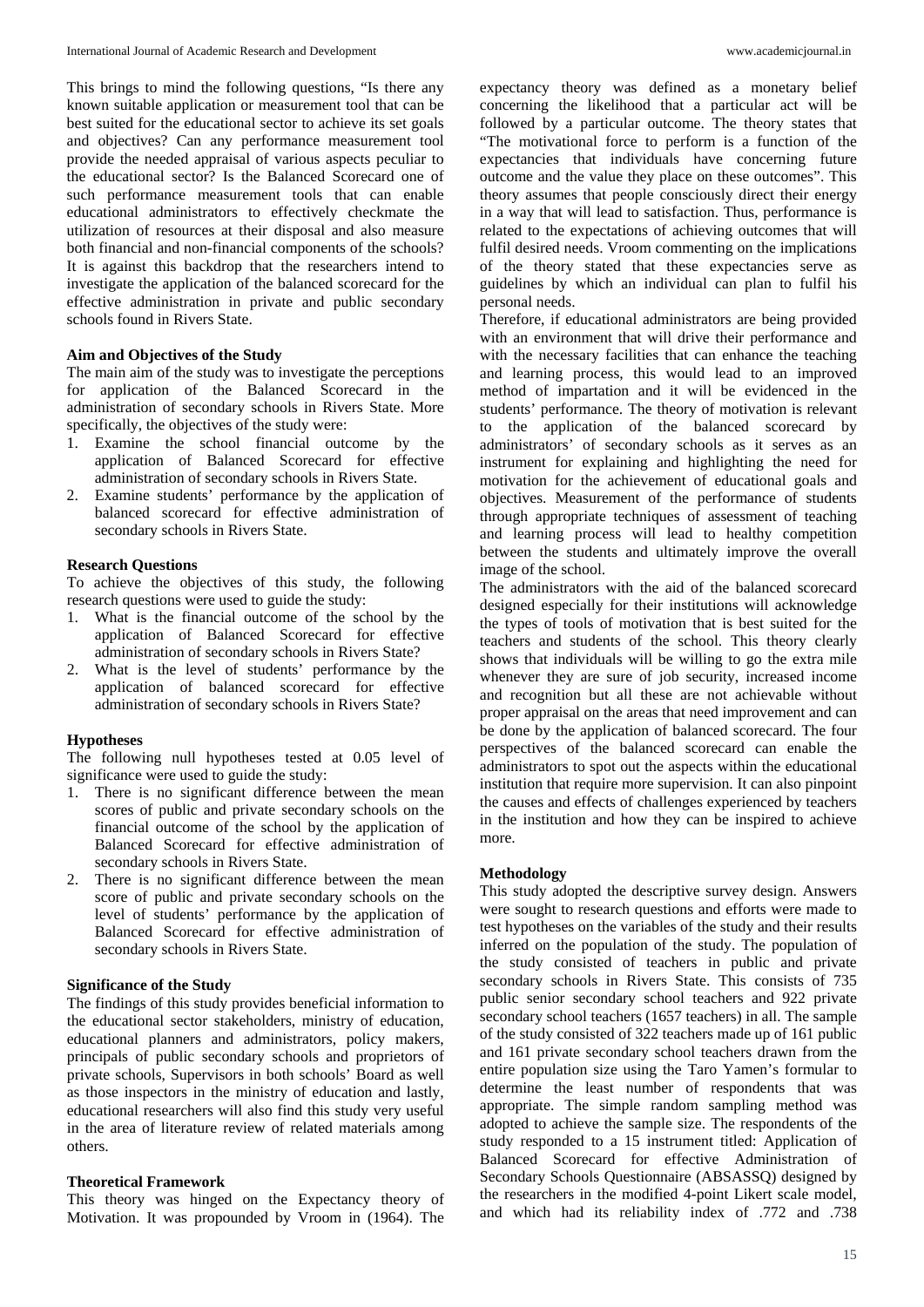respectively at 0.05 level of significance. The instrument was validated by experts in Educational Management and Measurement and Evaluation.

The instrument had two sections, A and B. Section A was the bio-data section while section B was subdivided into 2 other sections to elicit information on variables on application of balanced scorecard for effective administration of secondary schools. Mean scores and aggregate weighted mean scores were used in answering the research questions while z-test statistics was used in testing the null hypotheses at 0.05 alpha level.

#### **Results**

**Research Question 1: To what extent does balanced scorecard enhance financial outcome in secondary schools?**

**Table 1:** Mean and standard deviation on the responses of teachers in public and private secondary school on balanced scorecard to enhance financial outcome

| S/N | <b>Items Financial Outcome Variable</b>                                                                |           |        |    | VLELE HEVHET otal $\overline{x}$ | SD             | <b>Remarks</b>     |
|-----|--------------------------------------------------------------------------------------------------------|-----------|--------|----|----------------------------------|----------------|--------------------|
|     | Financial outcome is enhanced when income increases over expenditures.                                 | 23        | 107 86 | 72 |                                  | 288 2.72 .930  | <b>High Extent</b> |
|     | Financial outcome is enhanced when principals invest in profit generating<br>programmes.               | 18        | 15264  | 54 | 288 2.53 .867                    |                | Moderate<br>Extent |
|     | When principals are accountable for funds meant for school projects, financial<br>outcome is enhanced. | 17        | 115 98 | 58 | 288 2.68 .860                    |                | <b>High Extent</b> |
|     | Principals generate funds from vocational training of students to enhance financial<br>outcome.        | 30        | 90 103 | 65 |                                  | 288 2.70 .933  | <b>High Extent</b> |
|     | Financial outcome is enhanced when new sources of income are identified by the<br>principals.          | 75 47 101 |        | 65 |                                  | 288 2.54 1.107 | Moderate<br>Extent |
|     | Aggregate                                                                                              |           |        |    |                                  | 2.63           | <b>High Extent</b> |

# **Legend**

−

*x* Mean: Teachers in public and private secondary schools SD Standard Deviation

## **Scale** Very Low Extent  $(VLE) = 1$ Low Extent  $(LE) = 2$ High Extent  $(HE) = 3$ Very High Extent (VHE)  $=$  4 Criterion mean =  $2.50(x\geq2.50$  =

High Extent,  $x < 2.50$  = Low Extent)

The table is evident that the mean of the stated items were above the criterion mean of 2.5. Hence, the stated items have a high degree of assertive responses that Balanced Scorecard enhances financial outcome in secondary schools in Rivers State.

**Research Question 2: To what extent does balanced scorecard enhance student performance in secondary schools?**

**Table 2:** Mean and standard deviation on the responses of teachers in public and private secondary schools on balanced scorecard to enhance students' performance.

| S/N          | <b>Items Students' Performance variable</b>                                                              |    |    |        |    | <b>VLELEHEVHET</b> otal $\overline{x}$ | <b>SD</b>                | <b>Remarks</b>     |
|--------------|----------------------------------------------------------------------------------------------------------|----|----|--------|----|----------------------------------------|--------------------------|--------------------|
| 6.           | There is a cordial relationship between students and teachers when students'<br>performance is enhanced. | 75 |    | 47 101 | 65 |                                        | 288 2.54 1.107           | Moderate<br>Extent |
| $\mathbf{r}$ | Principals take students on field trips to enhance students' performance.                                |    |    | 42 192 | 54 |                                        | 288 3.04 .577            | <b>High Extent</b> |
| 8.           | There is adequate provision of instructional materials to enhance students'<br>performance.              | 24 | 97 | 88     | 79 | 288 2.77 .946                          |                          | <b>High Extent</b> |
| 9.           | Student's performance is enhanced when teachers check the notebooks and<br>assignments of students.      | 29 |    |        |    |                                        | 27 121 111 288 3.09 .936 | <b>High Extent</b> |
| 10.          | Students' performance is enhanced when given assessments on regular basis.                               | 25 |    | 24 216 | 21 |                                        | 288 2.80 .703            | <b>High Extent</b> |
|              | <b>Aggregate Mean</b>                                                                                    |    |    |        |    |                                        | 2.85                     | <b>High Extent</b> |

\* The legend and scale for Table 1 apply

Table 2 shows the mean and standard deviation of the responses to research question two. The table evident that the mean of the stated items were above the criterion mean of 2.5. Hence, the stated items have a high degree of assertive responses that Balanced Scorecard enhances student performance in secondary schools in Rivers State.

| <b>Table 3:</b> Summary of z-test between two sample for means of Ho <sub>1</sub> |  |  |
|-----------------------------------------------------------------------------------|--|--|
|-----------------------------------------------------------------------------------|--|--|

|                       | <b>Private Secondary Schools</b> | <b>Public Secondary Schools</b> | <b>Decision</b> |  |  |  |
|-----------------------|----------------------------------|---------------------------------|-----------------|--|--|--|
| Mean                  | 2.961842                         | 2.273529                        |                 |  |  |  |
| Known variance        | 0.270058                         | 0.264183                        |                 |  |  |  |
| <b>Observations</b>   | 152                              | 136                             |                 |  |  |  |
| Hypothesized mean     |                                  |                                 |                 |  |  |  |
| Difference            | 0.00000                          |                                 |                 |  |  |  |
| Z calculated          | 11.28652                         |                                 |                 |  |  |  |
| $P(Z \le z)$ two-tail | 0.00000                          |                                 |                 |  |  |  |
| z critical two-tail   | 1.959964                         |                                 |                 |  |  |  |
| $Z$ cal $>$ Z crit    |                                  |                                 | Reject          |  |  |  |
|                       |                                  |                                 |                 |  |  |  |

**Result:** Z calculated (11.28652) > Z critical (1.959964)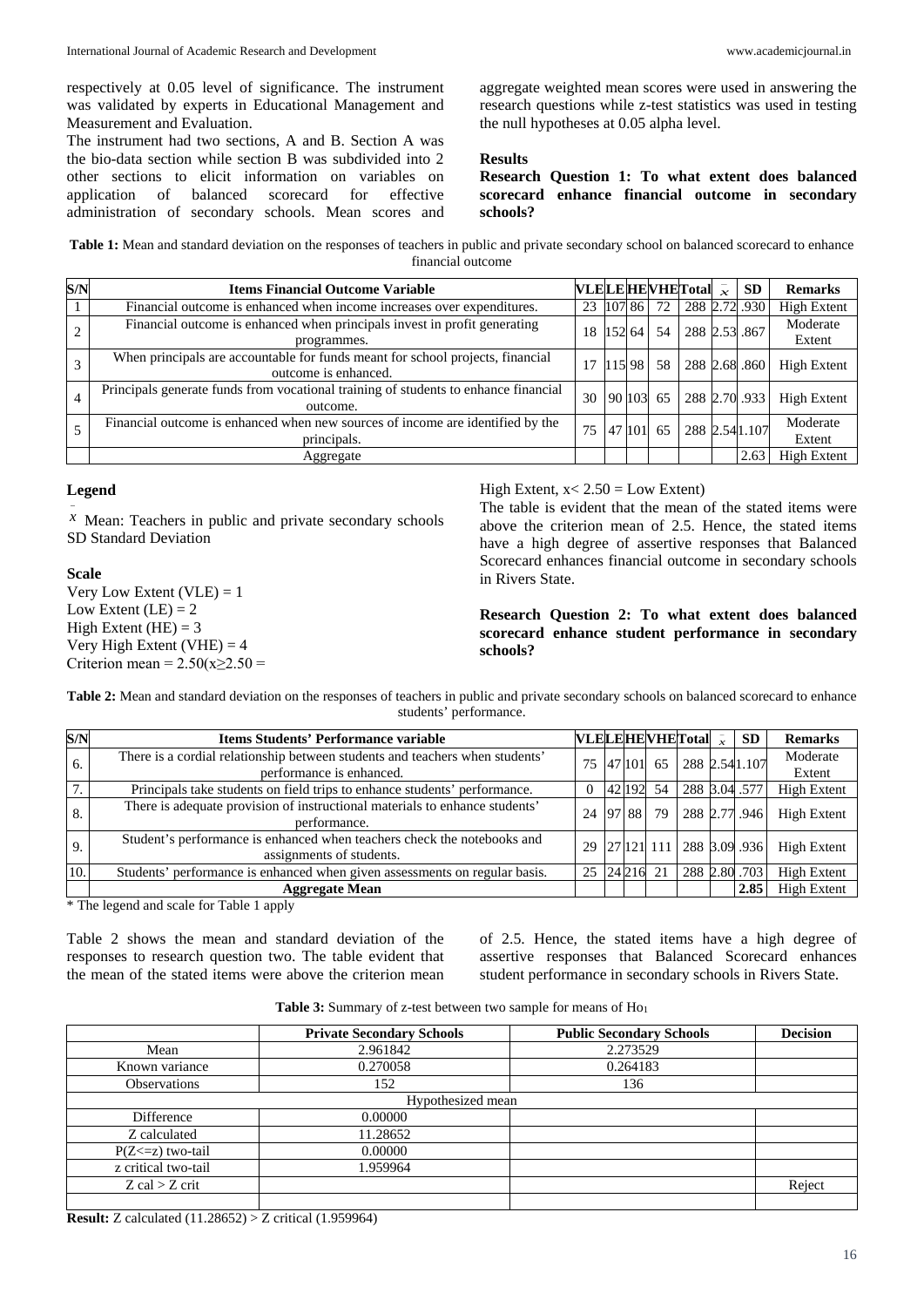The null hypothesis which states that significant difference does not exist between the mean scores of public secondary schools and private secondary schools on the financial outcome of the school by the application of Balanced Scorecard for effective administration of secondary schools in Rivers State is not retained.

**Table 4:** Summary of z-test between two sample for means of  $H_0$ <sup>2</sup>

|                       | <b>Private Secondary Schools</b> | <b>Public Secondary Schools</b> | <b>Decision</b> |  |  |
|-----------------------|----------------------------------|---------------------------------|-----------------|--|--|
| Mean                  | 3.128947                         | 2.525735                        |                 |  |  |
| Known variance        | 0.119951                         | 0.250057                        |                 |  |  |
| <b>Observations</b>   | 152                              | 136                             |                 |  |  |
| Hypothesized mean     |                                  |                                 |                 |  |  |
| Difference            | 0.00000                          |                                 |                 |  |  |
| Z calculated          | 11.76721                         |                                 |                 |  |  |
| $P(Z \le z)$ two-tail | 0.00000                          |                                 |                 |  |  |
| z critical two-tail   | 1.959964                         |                                 |                 |  |  |
| Zeal > Zcrit          |                                  |                                 | Reject          |  |  |

**Result:** Z calculated (11.76721) > Z critical (1.959964)

## **Decision**

The null hypothesis which states that there is no significant difference between the mean scores of public secondary schools and private secondary schools on the level of students' performance by the application of balanced scorecard for effective administration of secondary schools in Rivers State is not retained.

## **Discussion**

The first finding of the study drawn from answers to research question one is that application of balanced scorecard showed that when income increases over expenditures and funds are generated from vocational training of students has the highest contribution in enhancing financial outcome initiatives in the administration of secondary schools in Rivers State. Also, the corresponding third finding from hypothesis testing has it that there is no difference between the mean ratings of teachers in public and private secondary schools on how balanced scorecard enhanced financial outcome of schools in Rivers State.

These findings agree with Kochlar (2005)<sup>[6]</sup>, Aguba (2009)  $[1]$ , Oluwuo and Asodike (2016)  $[9]$  and Amaewhule, Abraham and Asodike  $(2017)$ <sup>[2]</sup> who in their expositions found improved cost structure, increase asset utilization and expansion in revenue opportunities as the hallmark of every good administration. It is no wonder that the scholars emphasize on the financial perspective to provide the best value to customers and stakeholders as well as addressing the issue of cost minimization and efficiency of current financial policies. These activities are designed to bring about effective operations of the schools and to engender accountability in the school system.

It is important to note that success or failure of the school system would depend on the efficient management of` funds, collection and protection of school fund, direction of school assets and indebtedness. The balanced scorecard allows assessment at every level; administrators of various secondary schools will be provided with a systematic and consistent method of assessing financial performance within the different units of the school. On an individual level, the balanced scorecard provides the opportunity to checkmate ones financial prowess and make the necessary adjustments that will contribute to the success of the educational institution.

The second finding of the study from answers to research question two is that the application of balanced scorecard identifies an improvement of students' performance in secondary schools when teachers check the notebooks/assignments and engage students in field trips. Also, the corresponding fourth finding from hypothesis testing has it that there is no significant difference between the mean ratings of teachers in public and private secondary schools on how balanced scorecard enhanced students performance of schools in Rivers State. The findings agree with Kaplan and Norton (1996)<sup>[5]</sup>, Chuang, Shiu and Huang (2011) <sup>[4]</sup>, Oluwuo and Asodike (2016) <sup>[9]</sup> and Brent (1999) <sup>[3]</sup>, Steele (2001) <sup>[10]</sup>, Norrekit (2000) <sup>[8]</sup>, who in their research reports and theoretical expositions established that the school administration's main goal is to ensure satisfaction to its customers (stakeholders is education). This may be explained in the fact that the balanced scorecard enables the administrator to make decisions that will lead to improved student performance on a regular basis by highlighting areas that such as: continuous assessment, vocational training, field trips, character building programmes and industrial training that the students may indulge in to empower them. This implies that with the existence of these programmes and initiatives, the administrator will be able to illuminate the schools' image and provide satisfaction to the parents and other stakeholders in the schools. This will lead to positive effects on student enrolment, school funding, job security of teachers and administrators and the viability of educational institutions as the introduction of the balanced scorecard to schools will ensure that there is equilibrium between the performance of students and efforts of the school administration.

# **Conclusion**

Based on the findings, the study concluded that the application of the balanced scorecard for effective administration of secondary schools in Rivers State will bring about positive improvement in both public and private secondary schools in terms of financial outcome of schools and students academic performance.

#### **Recommendations**

1. To achieve accountability in the financial outcome, the government, ministry of education, proprietors and